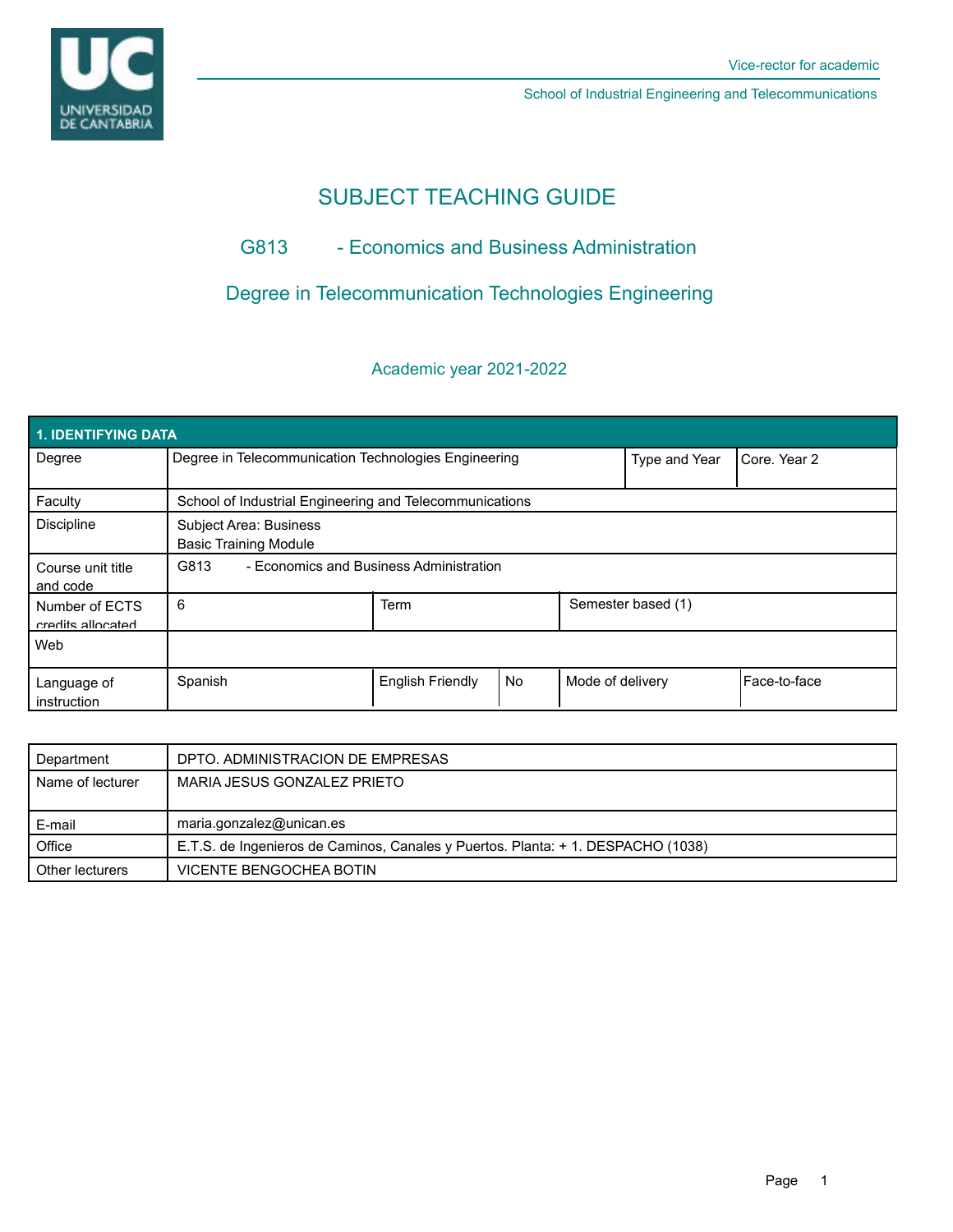

### **3.1 LEARNING OUTCOMES**

#### Course objectives -

- The purpose of the course is to teach the student the following contents:
- know the economic language.
- Know the economic basic techniques applicable in his professional future.
- Know the operation of the economic basic units and its management instruments.
- Know the characteristics of an industrial sector, to be able to diagnose its problems and propose feasible solutions.
- Know the different types of markets and the role played by the different economic agents .
- Know the role played by companies in the economic activity.
- Know how companies can and must adapt to different economic situations .
- Know how to apply leadership and management methods to optimize the resources of the companies.
- Know the restrictions and potential advantages that stem from the different alternatives of organizational design .
- Solve exercises on risk situations and investment appraisal.
- Know the financial resources function in the growth strategies of business policy.

### **4. OBJECTIVES**

Targets:

- That the student acquires the basic concepts to understand the economic processes involved in his future profession.
- That the student incorporates into his technical work the economic analysis tools.
- To qualify the student to identify the economic consequences of the technical decisions , to defend the solutions that he
- supports incorporating to them the criteria of efficiency (costs and benefits of the technical decisions).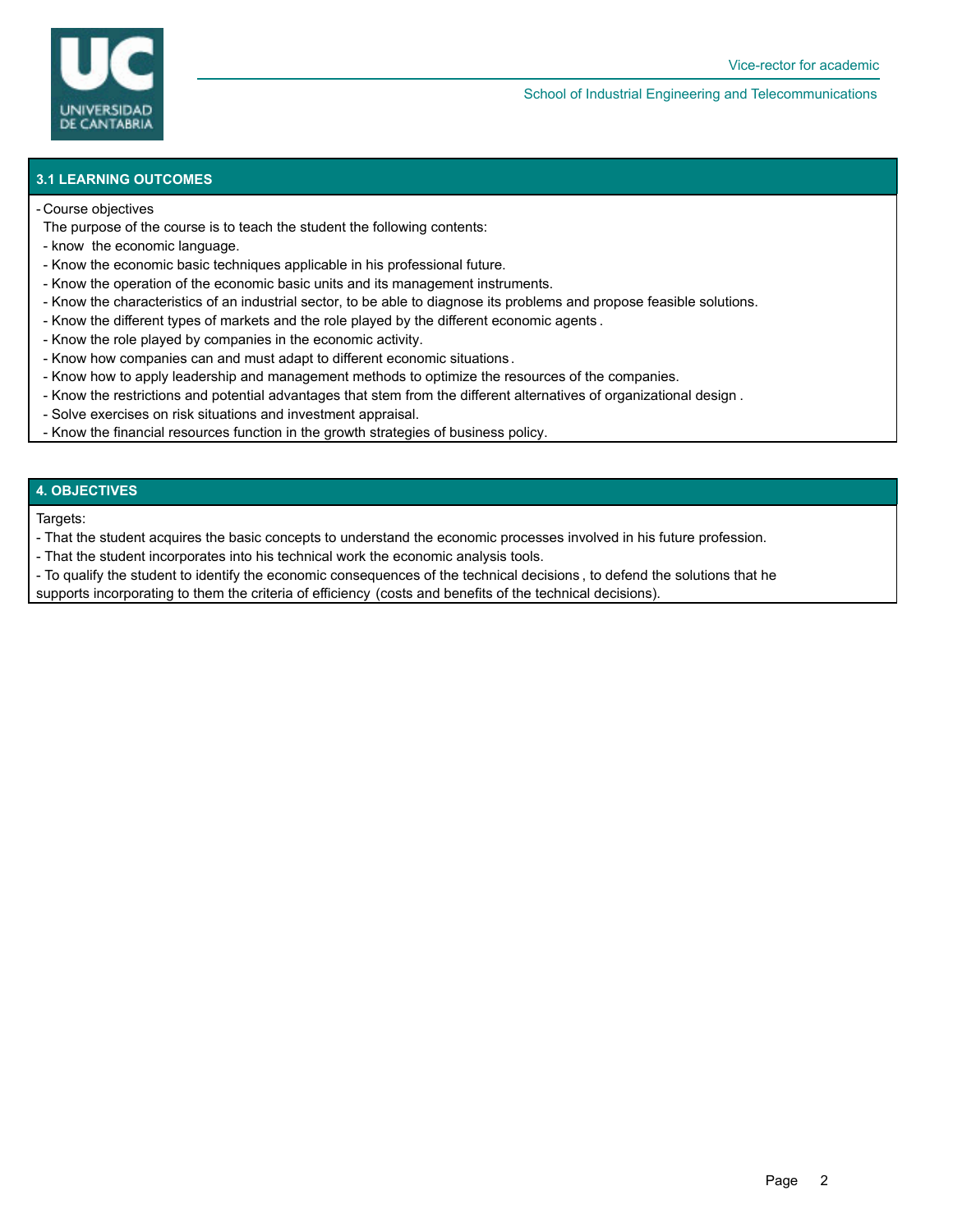

|    | <b>6. COURSE ORGANIZATION</b>                                                                                                                                                                                                                                                                                                                                   |  |  |  |  |
|----|-----------------------------------------------------------------------------------------------------------------------------------------------------------------------------------------------------------------------------------------------------------------------------------------------------------------------------------------------------------------|--|--|--|--|
|    | <b>CONTENTS</b>                                                                                                                                                                                                                                                                                                                                                 |  |  |  |  |
| 11 | Educational organization. Contents<br>1 THE COMPANY AND ITS ENVIRONMENT<br>Lesson 1 °. The company<br>Lesson 2 <sup>o</sup> . The company's environment<br>Lesson 3 <sup>o</sup> . The macroeconomic environment<br>Lesson 4 <sup>o</sup> . The sectorial and microeconomic environment                                                                         |  |  |  |  |
|    | 2 LEADERSHIP AND MANAGEMENT OF THE COMPANY<br>Lesson 5 <sup>o</sup> . Planning and control management.<br>Lesson 6 <sup>°</sup> Organization and organizational behaviour<br>Lesson 7 <sup>o</sup> . Human Resources Management<br>Lesson 8 <sup>o</sup> . Investment and financing management<br>Lesson 9 <sup>o</sup> . Accounting                            |  |  |  |  |
|    | 3 PRODUCTION MANAGEMENT IN THE COMPANY<br>Lesson10 <sup>o</sup> . Production and productivity<br>Lesson 11 <sup>o</sup> . Stocks Management<br>Lesson 12 <sup>o</sup> . Production planning<br>Lesson 13 <sup>°</sup> . Main planning process<br>Lesson 14 <sup>°</sup> . Project control                                                                       |  |  |  |  |
| l2 | Educational organization. Contents<br>2 LEADERSHIP AND MANAGEMENT OF THE COMPANY<br>Lesson 5 <sup>o</sup> . Planning and control management.<br>Lesson 6 ° Organization and organizational behaviour<br>Lesson 7 <sup>o</sup> . Human Resources Management<br>Lesson 8 <sup>o</sup> . Investment and financing management<br>Lesson 9 <sup>o</sup> . Accounting |  |  |  |  |
|    | 3 PRODUCTION MANAGEMENT IN THE COMPANY<br>Lesson10 <sup>o</sup> . Production and productivity<br>Lesson 11 <sup>o</sup> . Stocks Management<br>Lesson 12 <sup>o</sup> . Production planning<br>Lesson 13 <sup>o</sup> . Main planning process<br>Lesson 14 °. Project control                                                                                   |  |  |  |  |
| 3  | 3 PRODUCTION MANAGEMENT IN THE COMPANY<br>Lesson10 <sup>o</sup> . Production and productivity<br>Lesson 11 <sup>o</sup> . Stocks Management<br>Lesson 12 <sup>o</sup> . Production planning<br>Lesson 13 <sup>o</sup> . Main planning process<br>Lesson 14 <sup>°</sup> . Project control                                                                       |  |  |  |  |